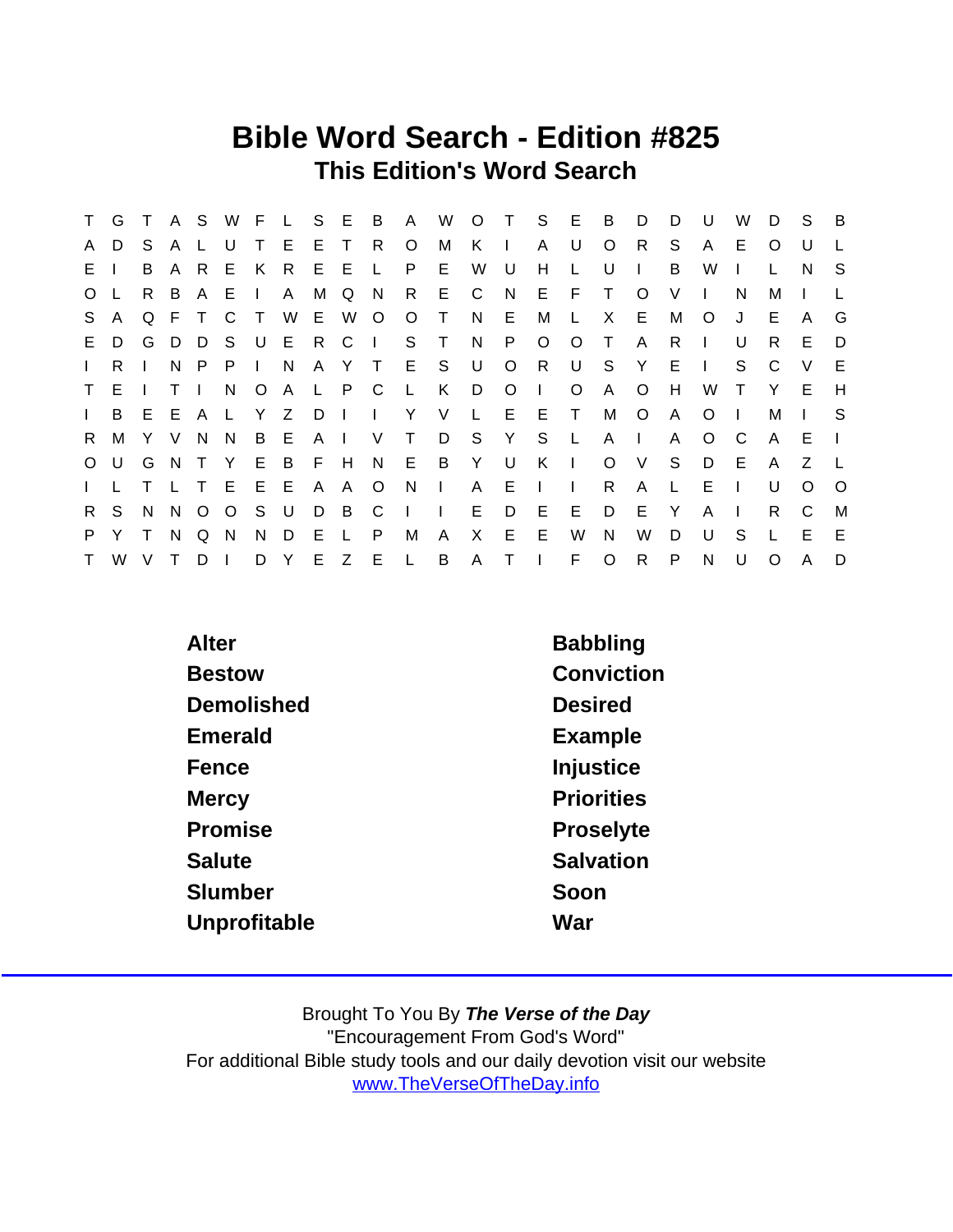### Bible Word Search - Edition #825 Word Search Answer Guide

| t.           | $\mathsf{q}$ | $-t$  |          |              |             |     |                 |       |       |                           | as w f I s e b a W O T S E B d     |     |              |                           |         |                |                         | d              | <b>u</b>       | W            | d            | <b>S</b>     | b       |
|--------------|--------------|-------|----------|--------------|-------------|-----|-----------------|-------|-------|---------------------------|------------------------------------|-----|--------------|---------------------------|---------|----------------|-------------------------|----------------|----------------|--------------|--------------|--------------|---------|
| a            | d            |       |          |              |             |     | S A L U T E     | e t r |       | $\overline{O}$            | m                                  | k i |              | A u                       |         | $\circ$        | $\mathsf{r}$            | <sub>S</sub>   | a              | e            | $\Omega$     | $\mathbf{u}$ |         |
| e            |              | b     | a        | $\mathsf{r}$ |             | e k | R.              | E e I |       | P                         | $\mathbf{e}$                       | W   | u            | $h$ L                     |         | u              | -i -                    | b              | W              | $\mathbf{L}$ | $\mathbf{L}$ | n            | S.      |
| $0-1$        |              | r     | b        |              |             |     |                 |       |       |                           | a e i A M q N R E C                |     |              | N E F T                   |         |                | $\overline{O}$          | V              | $\mathbf{i}$   | N.           | М            |              |         |
| S.           | a            |       | q f t    |              |             |     |                 |       |       |                           | c t W E w O O t n e                |     |              | $m$                       |         | $\mathbf{x}$   | E.                      | m              | $\overline{O}$ | J            | E.           | a            | g       |
| E.           | d            |       |          |              |             |     |                 |       |       | G d d s u e R c I S t     |                                    | N   | $\mathsf{P}$ |                           | o o t   |                | a                       | $R$ i          |                | U            | R.           | $\mathbf{e}$ | D       |
| $\mathbf{L}$ | Ri           |       | N.       |              |             |     |                 |       |       |                           | ppin A y T E s u O R               |     |              |                           |         | u s            | y -                     | e i            |                | S            | - C          | V            | E       |
|              | TEITI        |       |          |              |             |     |                 |       |       |                           | n o a L p C L k D o I              |     |              |                           | $\circ$ | $\overline{a}$ | $\overline{\mathsf{O}}$ | h              | W              | $\top$       | Y            | e e          | H       |
| $\mathbf{L}$ | B            |       |          |              |             |     |                 |       |       |                           | e e a L y z D i I Y v I E e T      |     |              |                           |         | M              | $\overline{O}$          | a              | $\circ$        | $\Box$       | m            | - i -        | -S      |
| $R_{\perp}$  |              |       |          |              |             |     |                 |       |       |                           | My v n n B e a i V T d s y S I A I |     |              |                           |         |                |                         | a              | $\circ$        | $\mathbf{C}$ | a            | e            | $\Box$  |
|              | $O$ U        | g n t |          |              |             |     |                 |       |       |                           | y e B f h N E b y u k I            |     |              |                           |         | o V S          |                         |                | d              | E            | a            | z            | - L.    |
|              | I L t        |       | $\sim 1$ |              |             |     | t e e e         | A a O |       |                           | n i a                              |     | e            | $\mathbf{i}$ $\mathbf{i}$ |         | $\mathsf{R}$   | a                       | $\mathbb{L}^+$ | Ei             |              | <b>u</b>     | $\Omega$     | $\circ$ |
| R.           | S.           | n N   |          |              | $O$ $O$ $S$ |     | $\mathsf{u}$    |       | d B C | $\mathbf{i}$ $\mathbf{i}$ |                                    | e   | d            | e                         |         | e d            |                         | E y            |                | Air          |              | $\mathbf{C}$ | M       |
| P.           | y t          |       |          |              |             |     | n q n n d E L P |       |       | M A                       |                                    | X E |              | $-e$                      | W       | n              | W                       | D              | <b>u</b>       | - S          | $\Box$       | $\mathbf{e}$ | E       |
| t            |              | w v t |          |              |             |     |                 |       |       | didyez EL B               |                                    |     | A T I        |                           | F.      | $\overline{O}$ | R.                      | P              | $\mathsf{N}$   | U            | $\Omega$     | a            | D       |

Alter: Diagonal Babbling: Diagonal Bestow: Horizontal **Conviction: Vertical** Demolished: Vertical Desired: Diagonal Emerald: Vertical Example: Horizontal Fence: Horizontal **Injustice:** Vertical Mercy: Vertical **Priorities:** Vertical Promise: Diagonal Proselyte: Vertical Salute: Horizontal Salvation: Diagonal Slumber: Vertical Soon: Horizontal Unprofitable: Horizontal War: Vertical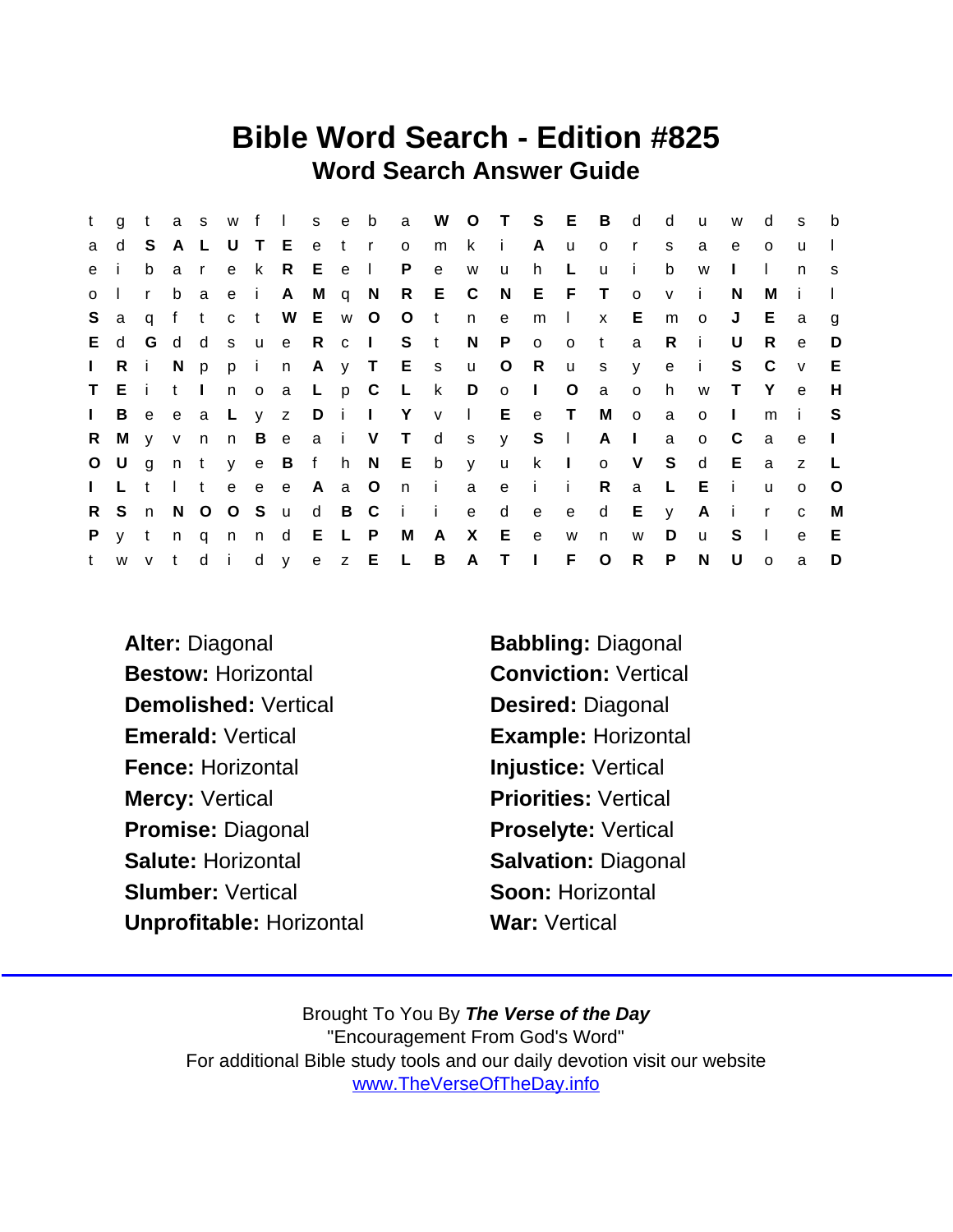# Bible Word Search - Edition #825 Words Used And Their Definitions

Alter

To change

**Babbling** Nonsensical speech

Bestow

To give something to someone

**Conviction** 

An acknowledgment of something now believed to be true; an acceptance of something that was not previously accepted as true.

Demolished Destroyed; Torn down

**Desired Wanted** 

Emerald A green gemstone

Example

A model to follow; A demonstration of how something is to be done or why something should be avoided

Fence

A simple structure set up to protect, act as a barrier, or serve as a boundary

**Injustice** 

A wrong action; Unfairness

**Mercy** 

God offers it to us through sending His only Begotten Son to pay for all our sins and making us part of His family and given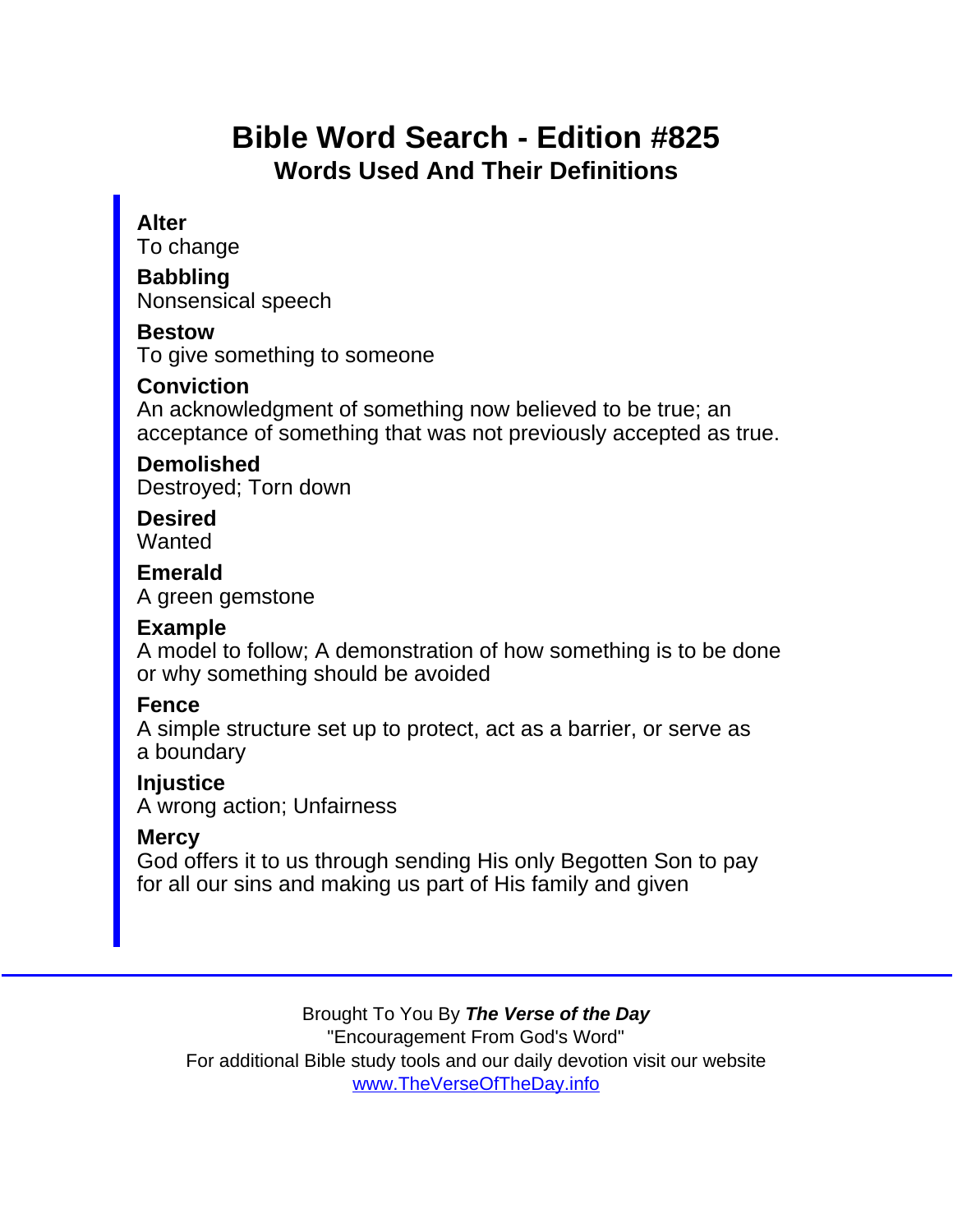### Bible Word Search - Edition #825 Words Used And Their Definitions - Continued

inheritance through Him. Our sinful nature deserves to be eternally separated from God forever in Hell; God will only accept a blood sacrifice to cover sins and in the Old Testament only a perfect lamb was accepted. Then God sent His very own Lamb and now that is the only sacrifice required and accepted for the payment of sins.

**Priorities** 

Things that take precedence over others

Promise

Binding declaration specifying that someone will do or not do something

Proselyte A recent convert

**Salute** To greet

**Salvation** 

Rescue; Act of saving or preserving from destruction or great calamity. The saving of mankind from sins and giving of eternal life with God.

Slumber To sleep

Soon Quickly or immediately

Unprofitable Of no use; Not helpful